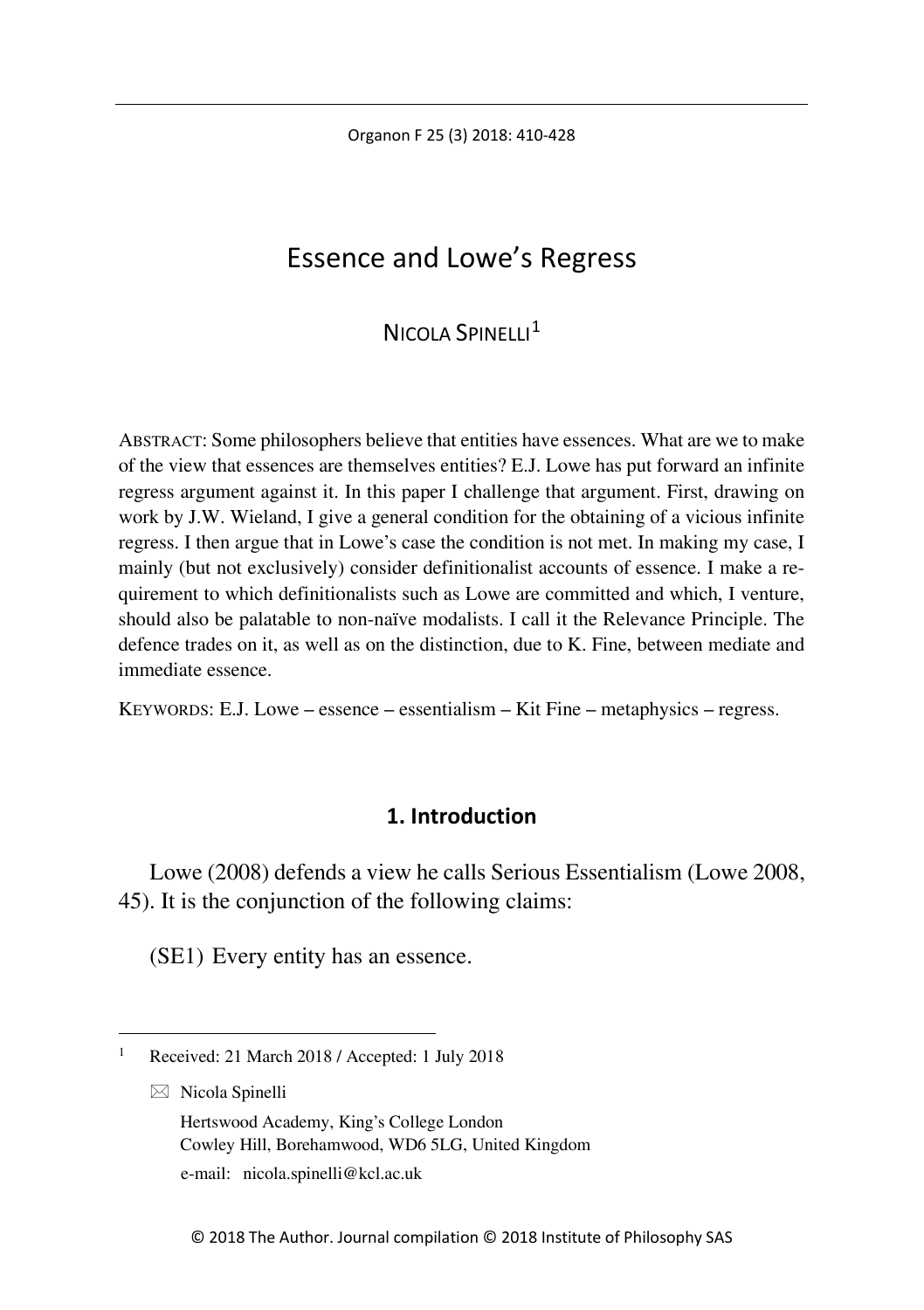- (SE2) No essence is an entity.
- (SE3) No entity is identical with its essence.
- (SE4) Essence precedes existence.
- (SE5) Essence grounds metaphysical modality.

'Entity' here means any thing at all, from any category in one's ontology; 'essence' means what an entity is; and identity is numerical identity. In Lowe's paper, (SE1) is not explicitly listed as one of the principles of Serious Essentialism. That Lowe endorses it, however, is very clear. Whilst arguing for the reality of essence and essentialist knowledge—i.e., for the claim that things have essences and that we know about the essence of things—he remarks that, in order to 'talk or think comprehendingly' about any thing at all, we must first know 'what the thing is' (Lowe 2008, 35) which, for him, is just to know its essence. He is therefore committed to claiming that everything liable to be thought or talked about comprehendingly has, in principle, an essence knowable to us, and, a fortiori, that it has an essence.

(SE3) is also not listed among the principles of Serious Essentialism. However, it is implied by Lowe's view that, whereas knowledge of essence is required to talk or think comprehendingly about something, it is not required to see, smell, hear, or be in any way acquainted with the thing in an epistemically impoverished sense (Lowe 2008, 35, footnote 22; also Shalkowski 2008, 56). In other words, so the view goes, when we see a pencil, we do not necessarily know what the pencil is. But we would, if the pencil and its essence were identical. Therefore, they are not. (SE3) also follows straightforwardly from (SE2): if entities were identical with their essences, the latter would be entities, too; but, by (SE2), essences are not entities; therefore, entities and their essences are not identical. One consequence is that (SE3) is not an independent principle of the view. Still, it will help to keep it explicitly listed.

(SE4) means, roughly, that a necessary condition for something to exist is that its existence should not be incompatible either with its own essence or with the essences of existing things (Lowe 2008, 40). So, for example, the round square cupola on Berkeley College fails to meet the first disjunct of that condition, and therefore to exist. The existence of the greatest prime,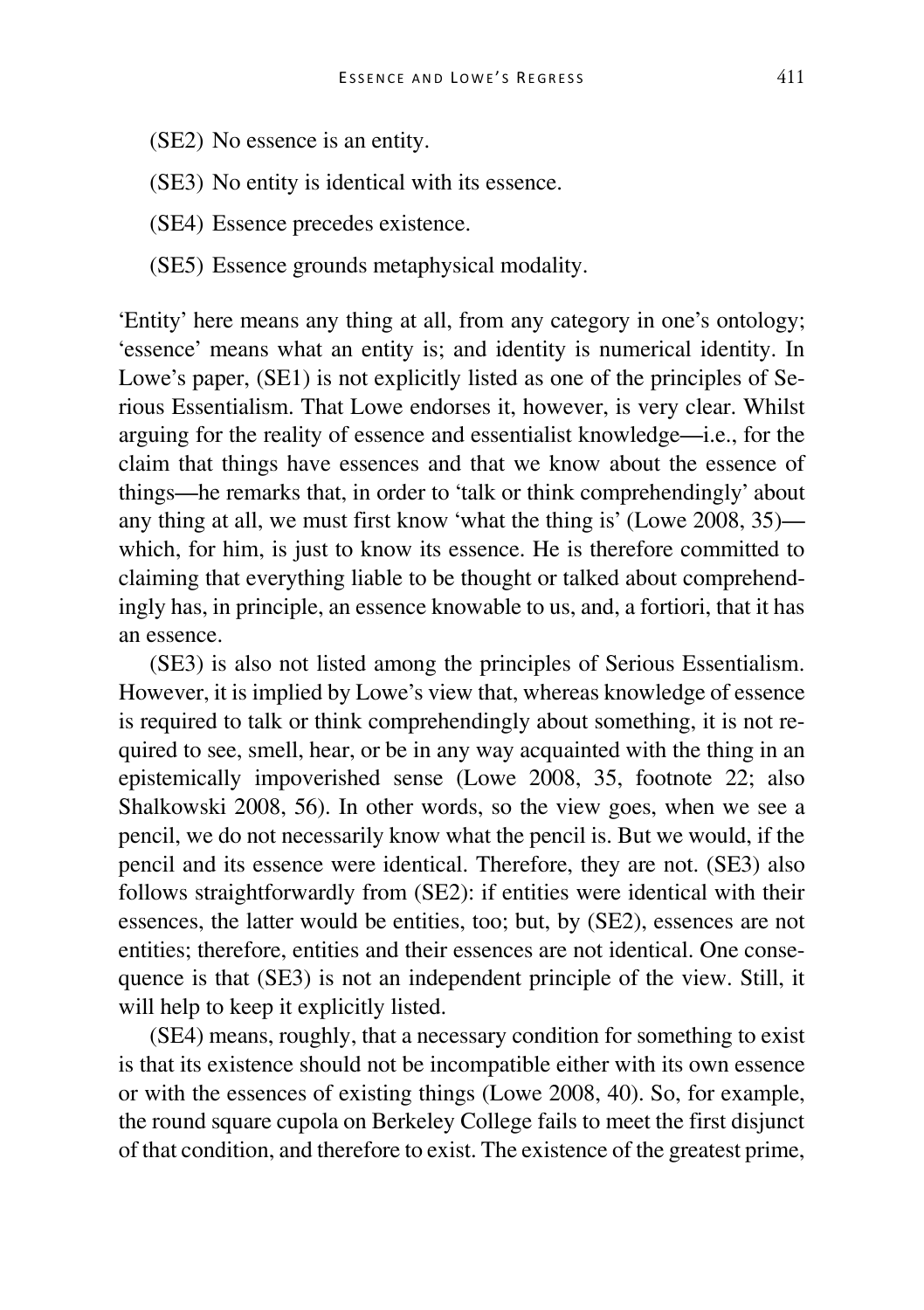on the other hand, is incompatible with the essence of the (existing) integers, i.e., with their characterising properties and relations—an incompatibility that is precisely what the standard Euclidean proof bears out. As for (SE5), though it is paramount to Serious Essentialism as such, it plays no major role in this paper.

I call Eccentric Essentialism the view resulting from taking (SE2) out of Lowe's picture and substituting it with its negation:

(EE1) Every entity has an essence.

(EE2) Every essence is an entity.

(EE3) No entity is identical with its essence.

(EE4) Essence precedes existence.

(EE5) Essence grounds metaphysical modality.

Just like (SE5), (EE5) plays no role in this paper; it is only listed as part of the view for the sake of symmetry and completeness. Now Lowe's opinion is that Eccentric Essentialism should be shunned. The reason is that he holds its characterising principle (EE2) responsible for much metaphysical mischief throughout the history of philosophy (Lowe 2008, 23). This is indeed one of the motivations for Serious Essentialism in general and for (SE2) in particular. Shalkowski (2008) agrees: he thinks that expressions like *the essence of x* lead to the 'mistaken impression' that the essence of say—Socrates is a genuine thing, on a par with Socrates's beard (compare *the beard of Socrates*), and that they should be avoided ere they hinder our philosophical progress (Lowe 2008, 56-57). I had better make it clear that I will not try to refute that point: trouble may indeed come from the view, and perhaps the culprit is in fact (EE2). Yet the question is: is the impression really mistaken? Or is (EE2) true after all and despite what Lowe and Shalkowski would like to think? If it is true, we should accept it, mischief or no.

Lowe, of course, would agree, and so would Shalkowski. That is why the former endeavours to produce an argument against Eccentric Essentialism, and against (EE2) in particular. It is an infinite regress argument. If it goes through, then Eccentric Essentialism should be discarded—regardless, notice, of any undesirable consequences it may or may not have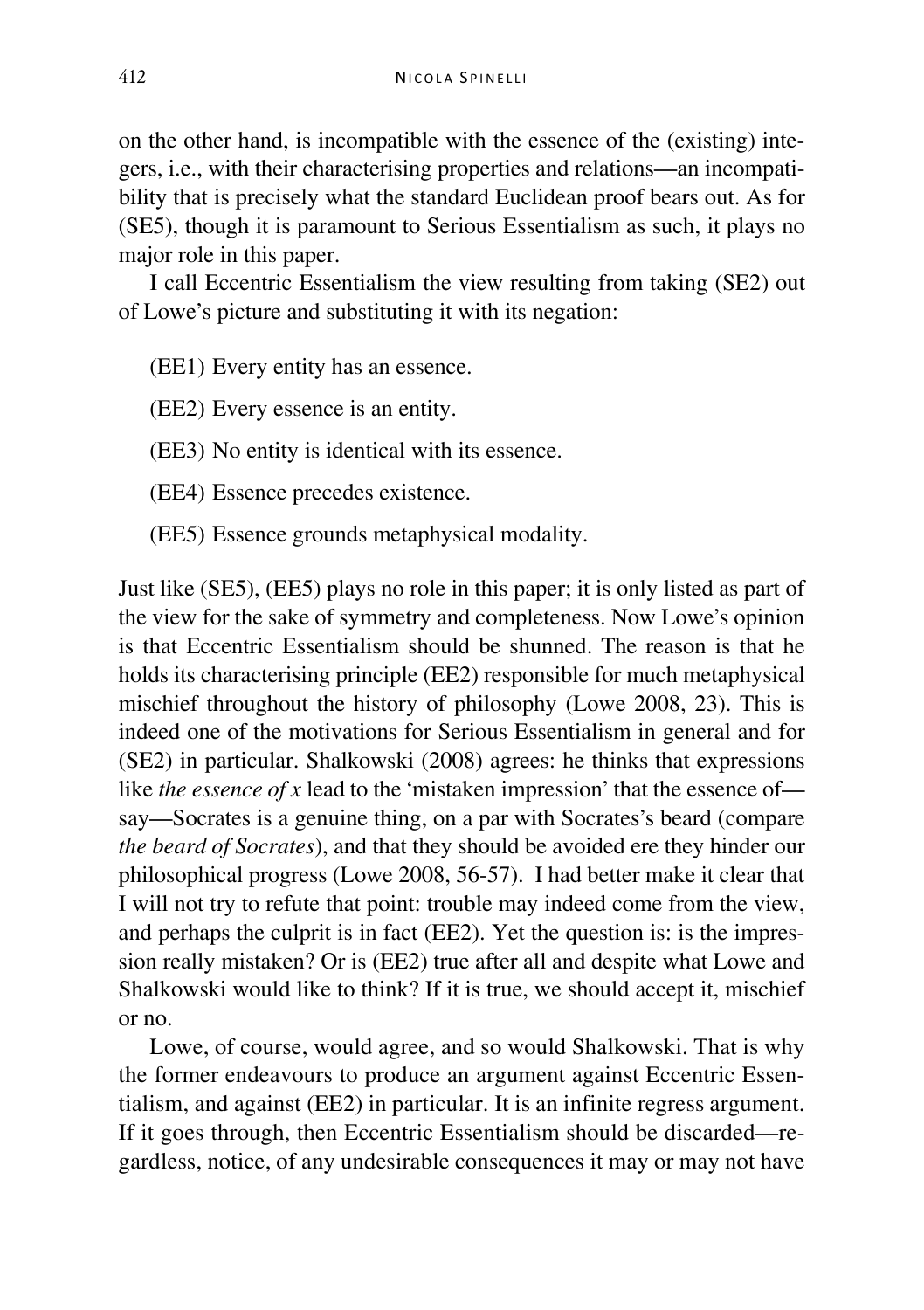on metaphysics or indeed philosophy as a whole. At its barest, the argument is as follows:

Eccentric Essentialism entails a vicious infinite regress. Therefore, Eccentric Essentialism should be discarded.

I submit that Lowe's argument does not go through, and that reasons to reject Eccentric Essentialism should be sought elsewhere (if at all).

More specifically, my position is that Lowe's regress does not follow from Eccentric Essentialism, and that the overall argument is therefore unsound. I mean the full-blown view: no characterising claim needs to be weakened to avoid the regress. If I am right, the Eccentric Essentialist is able to get everything their serious counterpart can achieve while remaining true to the notion—which is the only source of disagreement between the two—that essences are entities in their own right. Or if they cannot, it is not because of Lowe's regress.

Here is my strategy. I first reconstruct Lowe's argument, which in the original paper is somewhat underdeveloped, based on J. Wieland's work on infinite regresses (Section 2). I also distinguish two possible construals of the regress, and pick one as my target (Section 3). I make a requirement on essentialist discourse by invoking what I call the Relevance Principle which is widely accepted and to which Lowe is committed anyway (Section 4). I then elaborate on essence and propose a distinction, due to Kit Fine, between immediate and mediate essence (Section 5). Strictly speaking, this is not required for my case; but it does help make the logical situation more articulated and nuanced. Finally, I argue that Lowe's overall argument is unsound (Section 6).

## **2. Lowe's Argument**

Is Eccentric Essentialism a tenable view at all? According to Lowe, it is not. Here is the argument:

If the essence of an entity *were* just some further entity, then *it in turn* would have to have an essence of its own and we would be faced with an infinite regress that, at worst, would be vicious and, at best, would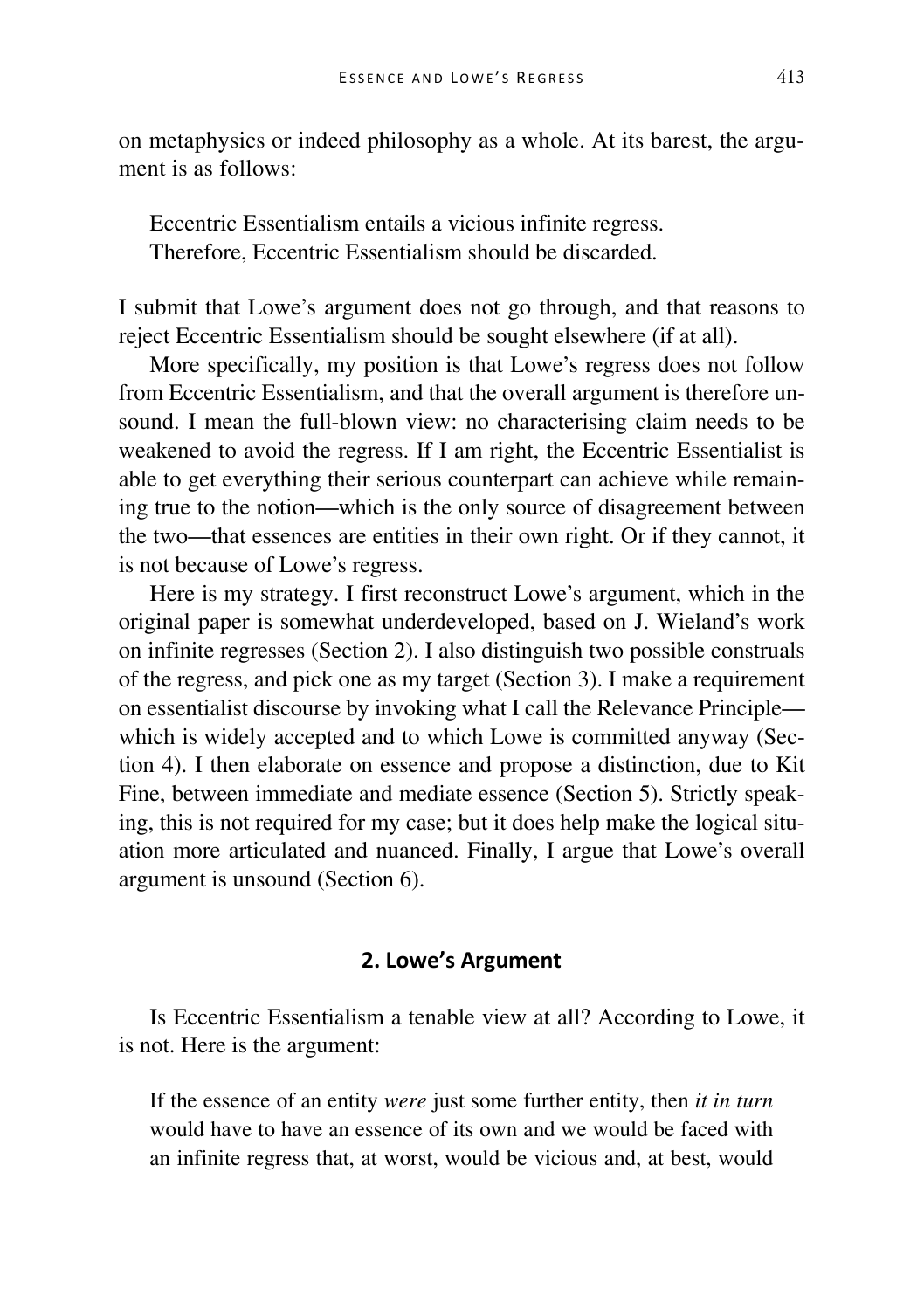make all knowledge of essence impossible for finite minds like ours. To know something's essence is not to be acquainted with some *further thing* of a special kind, but simply to understand *what exactly that thing is*. (Lowe 2008, 39)

The premises of the regress are  $(EE1) - (EE3)$ . By  $(EE1)$ , every entity has an essence. Thus, for any arbitrary entity *x* there is  $E(x)$ , the essence of *x*. By (EE3),  $E(x) \neq x$ . So far, so good. By (EE2), however,  $E(x)$  is itself an entity. And since quantification in (EE1) is unrestricted, so that it applies to *all* entities,  $E(x)$  has its own essence,  $E(E(x))$ . By (EE3),  $E(E(x)) \neq E(x)$ . Also, since  $E(x) \neq x$ ,  $E(E(x)) \neq x$ : there are no essentialist cycles. It is easy to see that, with all the premises in place, every entity generates an infinite sequence of essences.

We have then, says Lowe, two scenarios. The best-case scenario for the Eccentric Essentialist is that knowledge of essence becomes impossible, at least for finite creatures. This side of the argument is epistemological. If grasping the essence of an arbitrary entity *x* involves grasping infinitely many essences, then it seems that, our minds being unable to cope with an infinite amount of information, we are never in a position to grasp the essence of anything. This, of course, is a challenge for Eccentric Essentialism, and one of great importance. Yet I will not discuss it. That is because I am more interested in what Lowe takes to be the *worst*-case scenario for the eccentric essentialist: being faced with a vicious infinite regress. This, on the face of it, and as Lowe seems to think, is a metaphysical rather than an epistemological issue. What is at stake here is not the claim that the essence of an entity *a* is knowable to us, but rather the claim that *a* has an essence to begin with. Obviously, if the latter claim turns out to be false, then the former will be false too. The converse, however, does not hold. Priority, then, lies with the metaphysical side of Lowe's argument.

But there is work to do to understand what Lowe's metaphysical argument exactly is. It is clear why, by  $(EE1) - (EE3)$ , for every entity we have an infinite sequence of essences. But there is no principled reason why an infinite sequence should, as such, be a regress—let alone a vicious one. Lowe, on the other hand, does not explicitly say what he means when he suggests that this particular series is a vicious infinite regress. But what *is* a vicious infinite regress?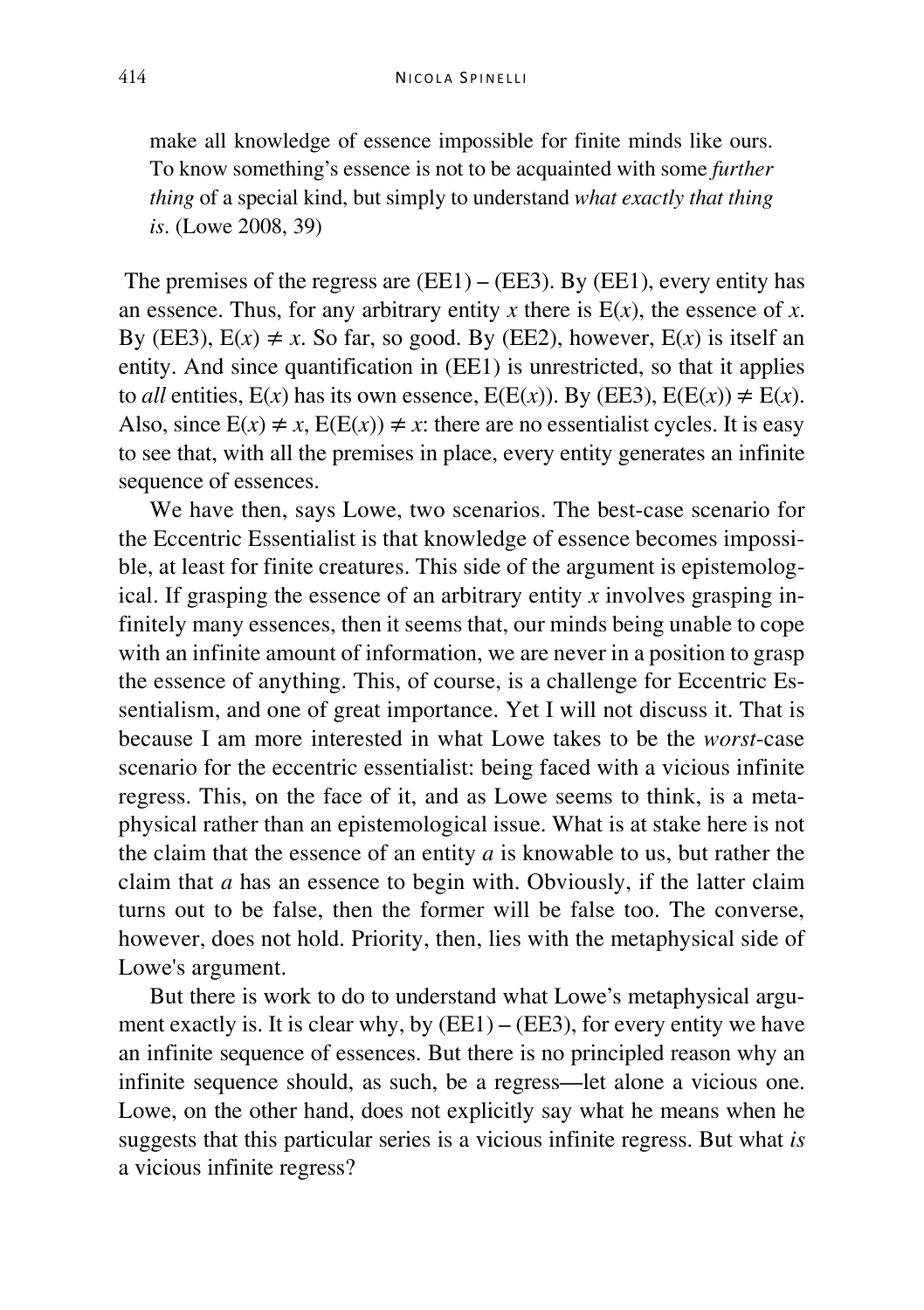Wieland (2014) is the state of the art when it comes to regimenting infinite regress arguments. Wieland gives two theories of infinite regress arguments. On the Paradox Theory (Wieland 2014, Ch. 2), an infinite regress argument yields a conclusion that is shown, by independent means, to be paradoxical. The arguer is then in a position to refute the core premise of the regress (the claim that gets the regress going). Consider, for example, the following version of the classic guardian regress. There is at least one reliable person. But a person is only reliable if they are guarded by a guardian. Yet a guardian is a person, and for them to be a well-functioning guardian they have to be reliable. They will then need to be guarded by a guardian of their own. And so on. Therefore, there are infinitely many people. If there is one reliable person, then, there have to be infinitely many reliable people. But this is a paradox, because there aren't infinitely many reliable people (this needs to be assumed or proved independently: it does not follow from the regress). Therefore, there is no reliable person.

On the Failure Theory (Wieland 2014, Ch. 3), an infinite regress argument shows that an alleged solution to a problem fails because it requires solving infinitely many further problems of the same nature as the first. Consider the following version of the (also classic) reasons regress. In order to justify a proposition (problem), you provide a reason for it (alleged solution).<sup>[2](#page-5-0)</sup> (We assume that reasons are propositional in nature.) But for a proposition *p* to be a reason for proposition *q*, *p* has to be justified first. You then have to provide a reason for *q* first. And so on. Thus, you will never justify any proposition: because, before you do so, you have to provide infinitely many reasons. Therefore, the alleged solution (providing reasons) fails to solve the problem (justifying propositions).

On the face of it, Failure regress arguments are stronger than Paradox ones, because the arguer need not, in addition to developing the regress, independently assume or show that the conclusion of the latter is paradoxical (Wieland 2014, 26). The failure regress, in other words, is self-sufficient. It is not immediately clear how Lowe thinks of his (again, somewhat underdeveloped) argument. Considerations of charity, however, suggest that, if a Failure version of it is available (and, as I will show, it is), it should be preferred.

<span id="page-5-0"></span><sup>&</sup>lt;sup>2</sup> Another version of the regress features beliefs rather than propositions.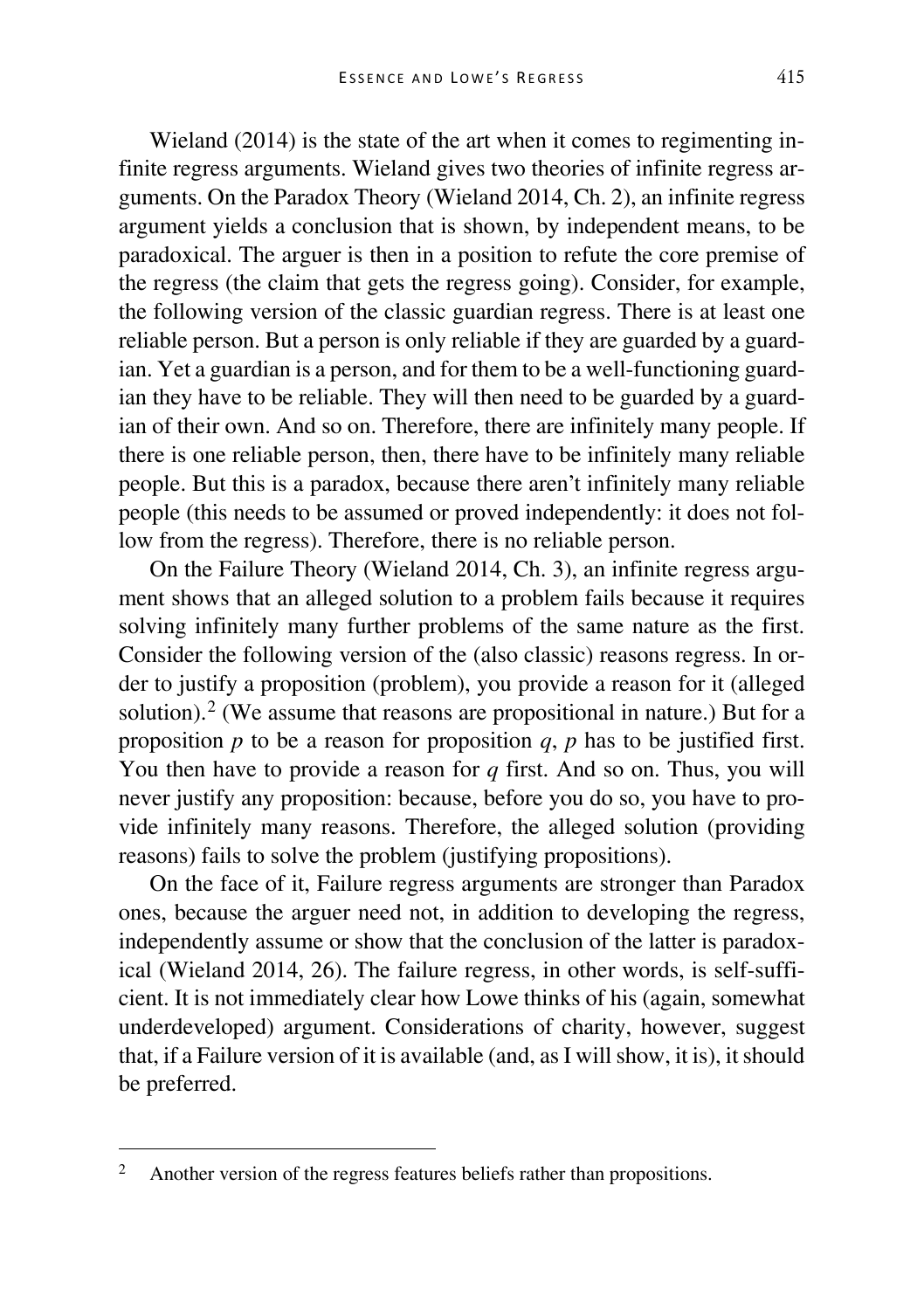Failure infinite regress arguments come in two varieties, depending on whether the problem, whose alleged solution the argument is meant to refute, is a universally or an existentially quantified problem. In our case, a problem of the first sort would be how we can say of every entity what the entity is. A problem of the second sort would be how we can say of *any* entity what it is. The solution Lowe wants to refute is: we say what a thing is by appealing to a further entity, the essence of the thing of which we wish to say what it is. Note that if this solution fails to deliver in the case of the existentially quantified problem—whereby if we appeal to the essence of entities, understood as a further thing, to say what entities are, we cannot in fact say what any entity is—then it follows, as a sheer matter of logic, that the solution will not deliver in the case of the universally quantified problem (Wieland 2014, 29). Simply put, if the solution does not work for any thing, it will not work for every thing. As a consequence, if an existential version of the Failure version of the argument is available, it should be preferred.

Among Wieland's argument schemas, the relevant one is thus Failure Schema B (Wieland 2014, 22). Let *S* be an agent, *x,y* objects in the relevant domain *K*, and *φ,ψ* predicates. Then:

## **Failure Schema B**

- 1) For all *x* in *K*, if *S* has to  $\varphi$  *x*, then *S*  $\psi$ s *x*.
- 2) For all *x* in *K*, if *S*  $\psi$ s *x*, then there is a new item *y* in *K* and *S* first has to  $\varphi$  *y* in order to  $\varphi$  *x*.
- 3) For all *x* in *K*, if *S* has to  $\varphi$  *x*, then there is a new item *y* in *K* and *S* first has to  $\varphi$  *y* in order to  $\varphi$  *x*. [from 1-2]
- 4) *S* will never  $\psi$  any item in *K*. [from 3]
- 5) If *S ψ*s any item in *K* that *S* has to *φ*, then *S* will never *φ* any item in *K*. [from 1-4]

Though rigorous, the schema is only semi-formal. It can, however, be wholly formalised. Wieland gives a natural-deduction version (31). Semiformal, however, is precise enough for present purposes.

Lowe's regress can be naturally reconstructed as an instance of Failure Schema B. Let *S* be an arbitrary agent, *K* an unrestricted domain, *x,y*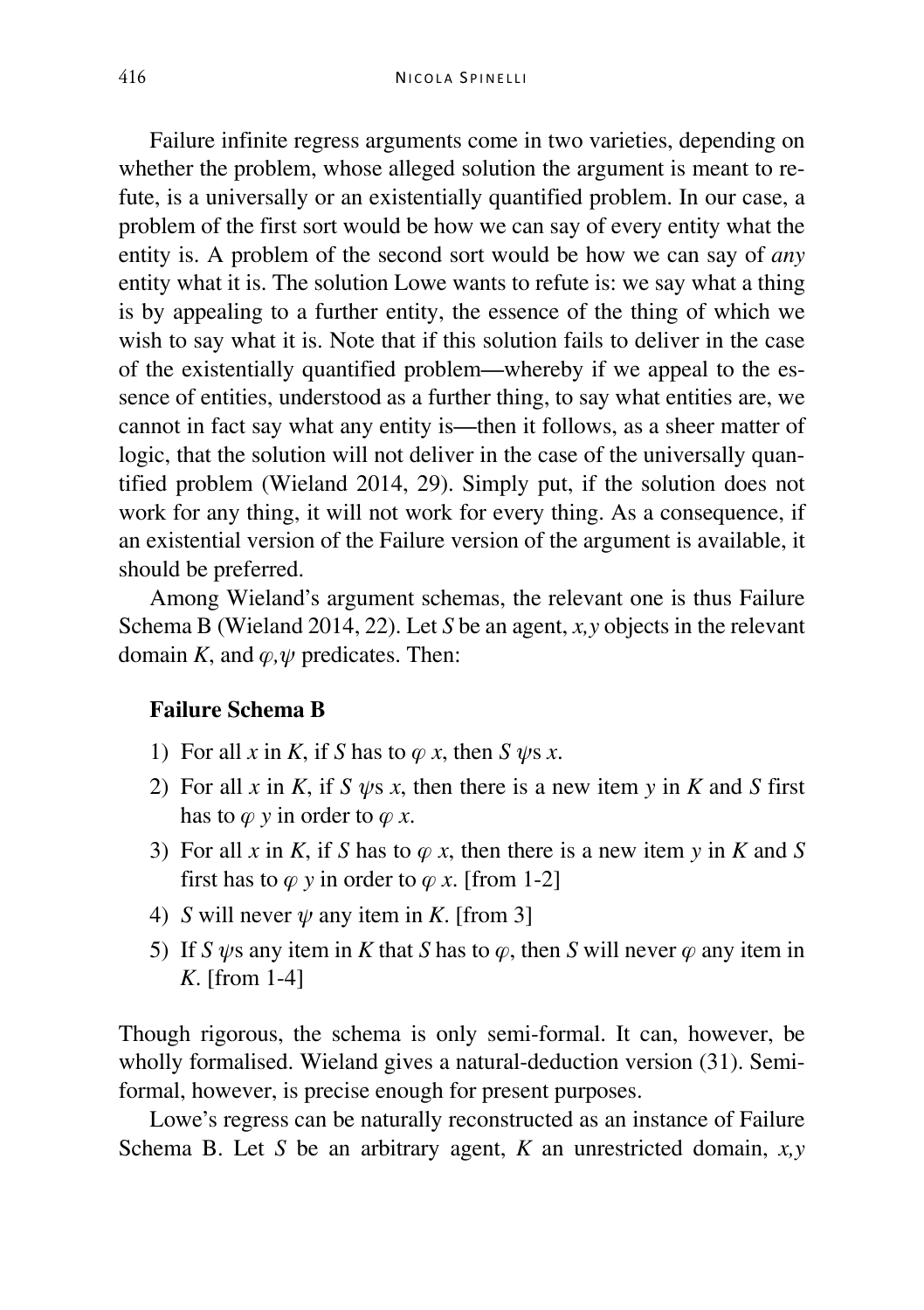unrestricted variables ranging over *K*, *φ* the predicate *say what x is*, and *ψ* the predicate *appeal to a further entity, the essence of x*. (EE1) is rendered by the unrestrictedness of *K* and *x,y*, while (EE2) and (EE3) are built into *ψ*. We then have:

## **Lowe's Regress**

- 1) For all entities *x*, if *S* has to say what *x* is, then *S* has to appeal to a further entity, the essence of *x*.
- 2) For all entities *x*, if *S* appeals to a further entity, the essence of *x*, then there is a new entity  $y$  (the essence of  $x$ ), and  $S$  first needs to say what *y* is in order to say what *x* is.
- 3) For all entities *x*, if *S* has to say what *x* is, then there is a new entity *y* (the essence of *x*), and *S* has to say what *y* is in order to say what *x* is. [from 1-2]
- 4) *S* will never say what any entity is. [from 3]
- 5) If *S* appeals to the essence of any entity of which *S* has to say what it is, then *S* will never say what any entity is. [from 1-4]

On this reconstruction of the argument, the initial problem is saying what an arbitrary entity *x* is. To do so, we appeal to its essence,  $E(x)$ , construed as per (EE2)—as a further entity, distinct—as per (EE3)—from *x*. But since  $E(x)$  is an entity, in order to appeal to it to say what x, we first need to know what  $E(x)$  is (otherwise, what would we be appealing to?). That is to say, we need to appeal to its own essence, E(E(*x*)). And so on, *ad infinitum*. The solution to the initial problem is indefinitely postponed, the problem is never solved, and the regress is vicious.

Note that while the wording of the Failure Schema, and thus of my reconstruction of the regress, is somewhat epistemological, the argument itself is not. The reason is that the regress does not trade at all on the agent's cognitive abilities. What gets it going (and keeps it going) is not the agent and what they can or cannot come to know, but the relations between an entity and its essence (if the latter is a further entity). It is because of them, not because of the agent's epistemic profile, that the alleged solution fails. *x* is what it is only due to  $E(x)$ . But if  $E(x)$  were not what it is, it would not be in a position to determine what *x* is. Thus, *x* is what it is only if  $E(x)$  is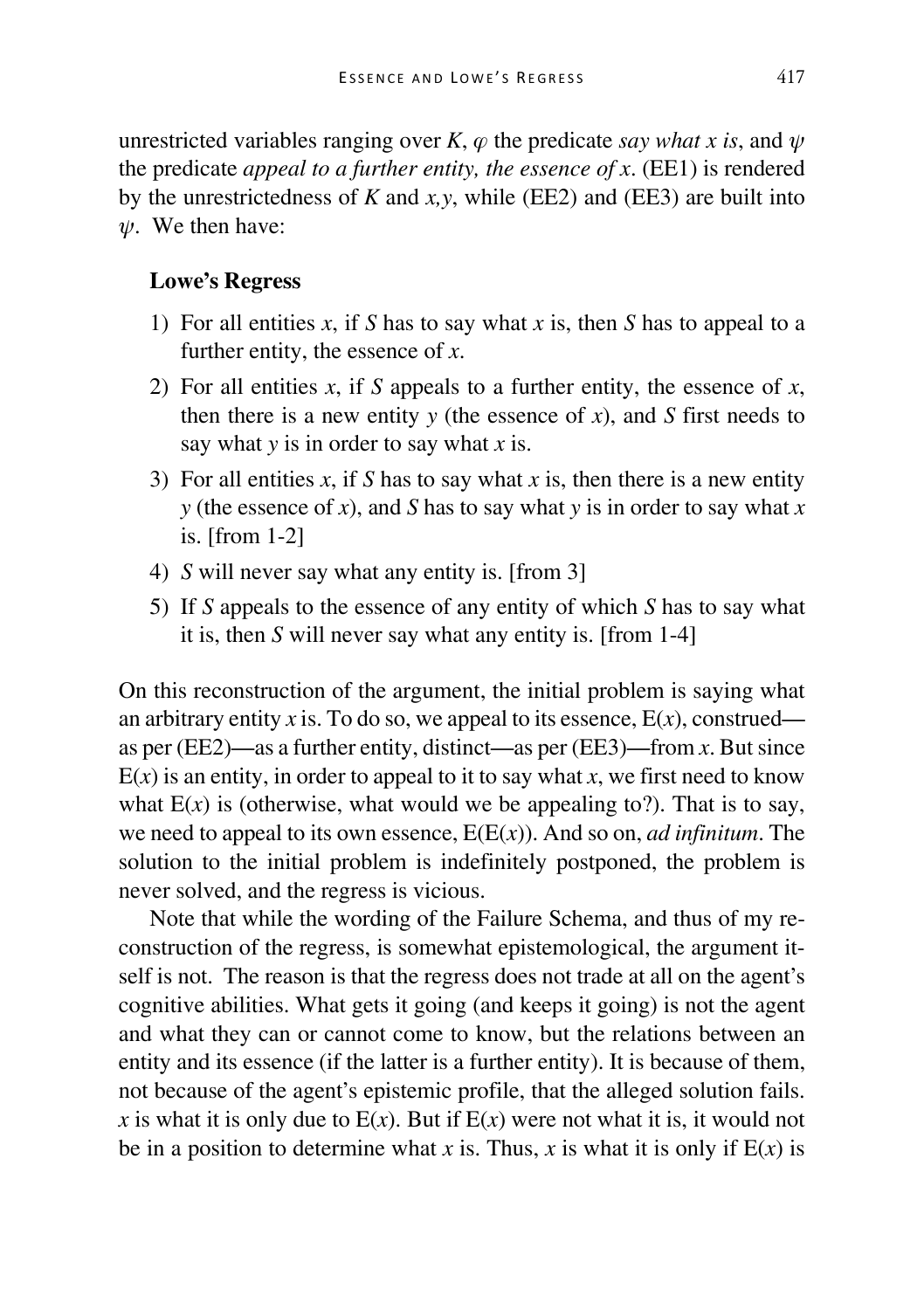what it is. Therefore, *x* is what it is only due to what  $E(x)$  is, namely, due to the essence of  $E(x)$ : a further entity  $E(E(x))$ . But if  $E(E(x))$  were not what it is… and so forth. It follows that, to be what it is, *x* needs infinitely many essences of essences. The latter are logically and metaphysically prior to *x*, in the sense that they are a necessary condition for *x* to be what it is. It is this priority that makes the regress vicious—and, again, not epistemological. Here is a way to represent the situation:

 $x, E(x), E(E(x)), \ldots, E(\ldots(E(x)))\ldots$ is a vicious infinite regress if and only if (the completion of) step *i* is founded on (the completion of) step  $i+1$ .

The arrows, head to tail, should be read '… is the essence of …'. E.g., the first arrow says that  $E(x)$  is the essence of x. While every entity is a term of the sequence, every arrow is a term-to-term step. Steps may or may not be founded on one another. According to (my reconstruction of) Lowe, each step *i* is founded on step *i*+1. Foundedness is to be cashed out as follows: 'If … were not the essence of \_\_, \_\_ would not be the essence of ---'. So step 1 is founded on step 2 because if  $E(E(x))$  were not the essence of  $E(x)$ ,  $E(x)$  would not be the essence of x. The box on the right, specifying what it is for an infinite sequence to be a vicious regress, is a rendering of Wieland's 'first needs to' wording in Failure Schema B. Lowe's claim is that the sequence  $x$ ,  $E(x)$ , ... meets the condition.

I should mention that, on an alternative reconstruction (based, however, on the same schema), the initial problem is not saying *what* an arbitrary entity *x* is, but *that* the entity is—i.e., that it exists. By (EE4), that too involves appealing to its essence, to the essence of its essence, and so on. Call this the 'existential alternative' to my official reconstruction. There are reasons to think it leads to a weaker case for Lowe, but they will be better appreciated if presented at the end of the paper, after the official essentialist reconstruction has been discussed in full.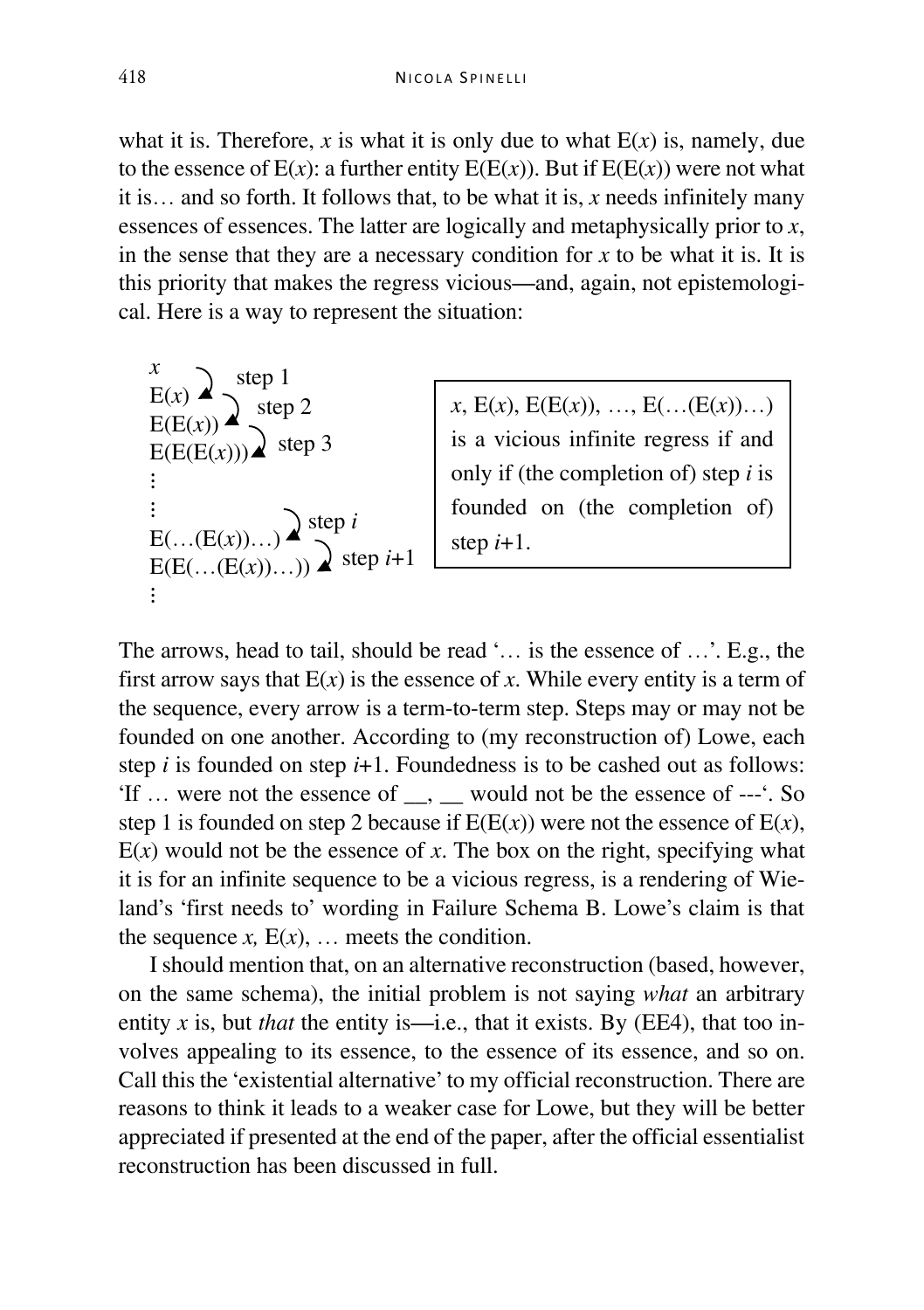### **3. Two ways to construe the regress**

There are two ways to construe the essence of an essence, and therefore two ways to construe Lowe's regress (in its official, essentialist form). By (EE2), given an entity *x*, its essence  $E(x)$  is itself an entity.  $E(x)$  may be thought of as a property, perhaps a complex one, or as a complex of properties (a set, a structure, or what have you), or a proposition. Relations may be allowed in essences, too. Assume, for the sake of simplicity, that the essence of *x* is a property, and that so is the essence of  $E(x)$ ,  $E(E(x))$ , Let *x* be Socrates, and  $E(x)$  the property of being human. What property is  $E(E(x))$ ? One option is: the property of being an abstract object—for the property of being human is essentially an abstract object. Call this the *objectual* essence of  $E(x)$ . Another option is: the property of being an animal—for to be human is essentially to be an animal. Call this the *generic* essence of  $E(x)$ . Lowe's regress can be developed in two ways, depending on whether the essences of properties figuring in it are objectual or generic.

There are reasons to prefer the objectual to the generic construal of the regress. One is that if generic essence is chosen then Eccentric Essentialism becomes implausible regardless of whether Lowe's argument is or is not successful. For if essence is generic, then the thought that there may be some entities that have no essence gains plausibility. Take for instance the property of being good. If G.E. Moore is right, it is unanalysable; that is to say, there is no simple or complex property *F* such that 'To be good is to be *F*' is true (Moore 1993). What is, then, the essence of being good in the generic sense? Plausibly, there is no such essence. This, notice, is true of any unanalysable property (if there are any, which sounds plausible to me). But then (EE1) is likely to be false, and the whole view goes with it. Incidentally, and this is a second reason to go objectual rather than generic, (EE1) and (SE1) are identical; so that, if the generic construal is preferred, and the above reasoning is sound, Lowe's Serious Essentialism is in trouble, too.

A possible response is as follows. It is true that, on the generic construal, if there are unanalysable properties, then some properties have no essence and (SE1), as well as (EE1), must go. But it need not go entirely. To accommodate the difficulty, it is enough to say that only *some* entities have no essence. Others, however, do. These are all the properties that are not unanalysable. And since, by all appearances, they will be neither scarce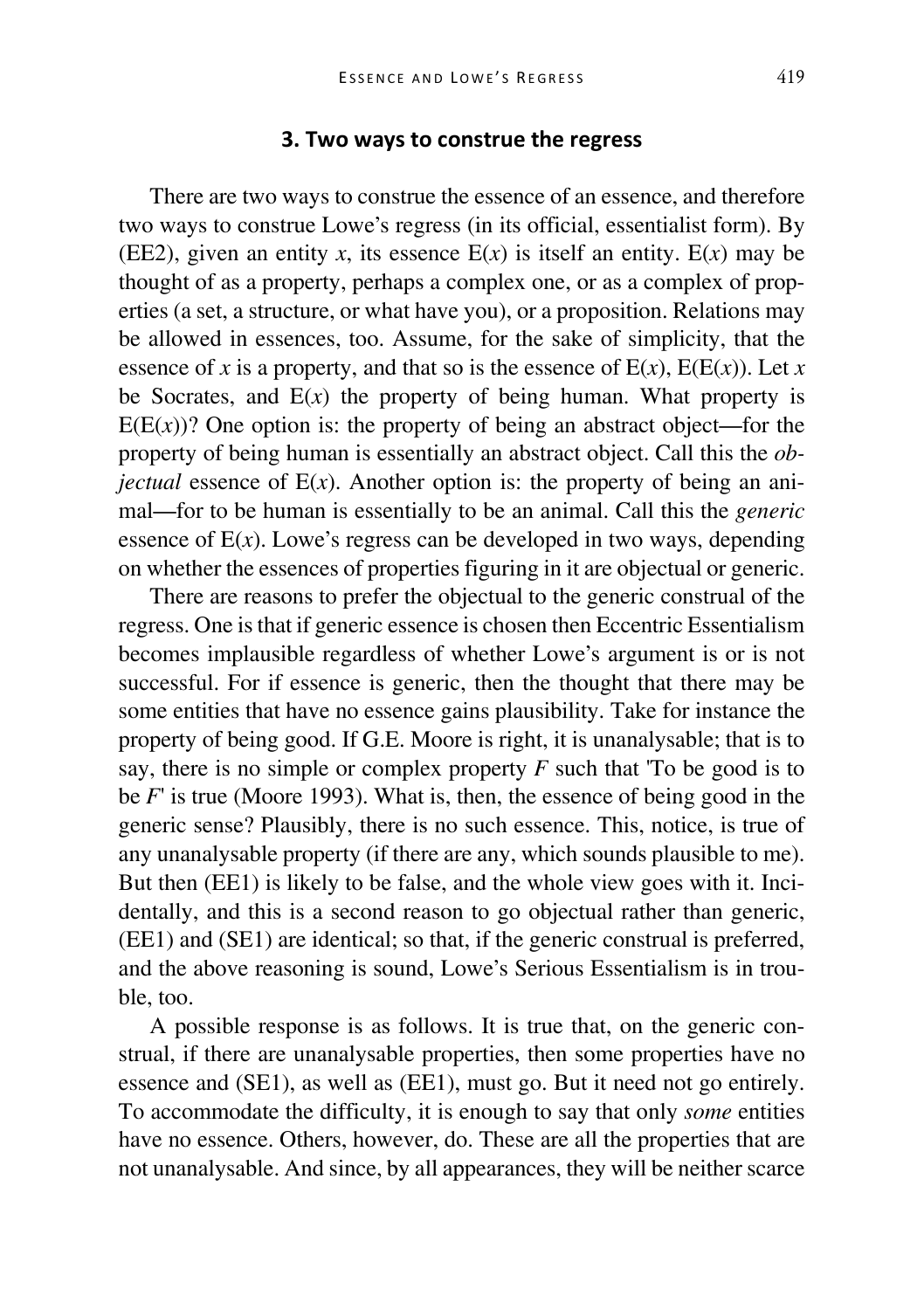nor uninteresting, this may be a bullet that the Serious Essentialist is prepared to bite. (SE1) can then be modified as follows:

(SE1\*) Some, but not all entities have an essence.

But the move is unsuccessful. If  $(SE1*)$  is true, then there is at least one regress, setting off from some entity  $x$ , that involves an entity that has no essence. (I say at least one, but, unless there is only one unanalysable property, there will be more.) If that entity is  $x$  itself, then there is, in fact, no regress. Otherwise, the regress stops as soon as the entity that has no essence is reached. Therefore, if the Serious Essentialist opts for the generic construal of the regress and, as they must, for (SE1\*), they end up with a heavy loss of generality: at least in some cases either the regress does not even get started or, if it does, it is not infinite (nor, therefore, vicious). In all this, notice, (EE2), the Serious Essentialist's bête noire, is completely idle: the regress flounders without the need arising of defending the claim. The Eccentric Essentialist, then, if at all interested in generic essence, might as well follow suit and weaken (EE1) to:

(EE1\*) Some, but not all entities have an essence,

Leaving everything else untouched, including the controversial principle, they would be no worse off than their Serious counterpart.

All things considered, then, charity suggests we should pick the objectual construal of Lowe's argument and leave the generic to one side.

## **4. Essence and the Relevance Principle**

In this section I pave the way for my defence of Eccentric Essentialism by introducing what I call the Relevance Principle. This is intended to make official a restriction that, as the recent literature shows, sensible essentialist discourse ought to be subjected to. These days, when it comes to essence, the two main camps are the definitionalist and the modalist. The restriction first surfaced within the former, but was then endorsed by quite a few modalists. I will review the two accounts, and then work my way to the principle.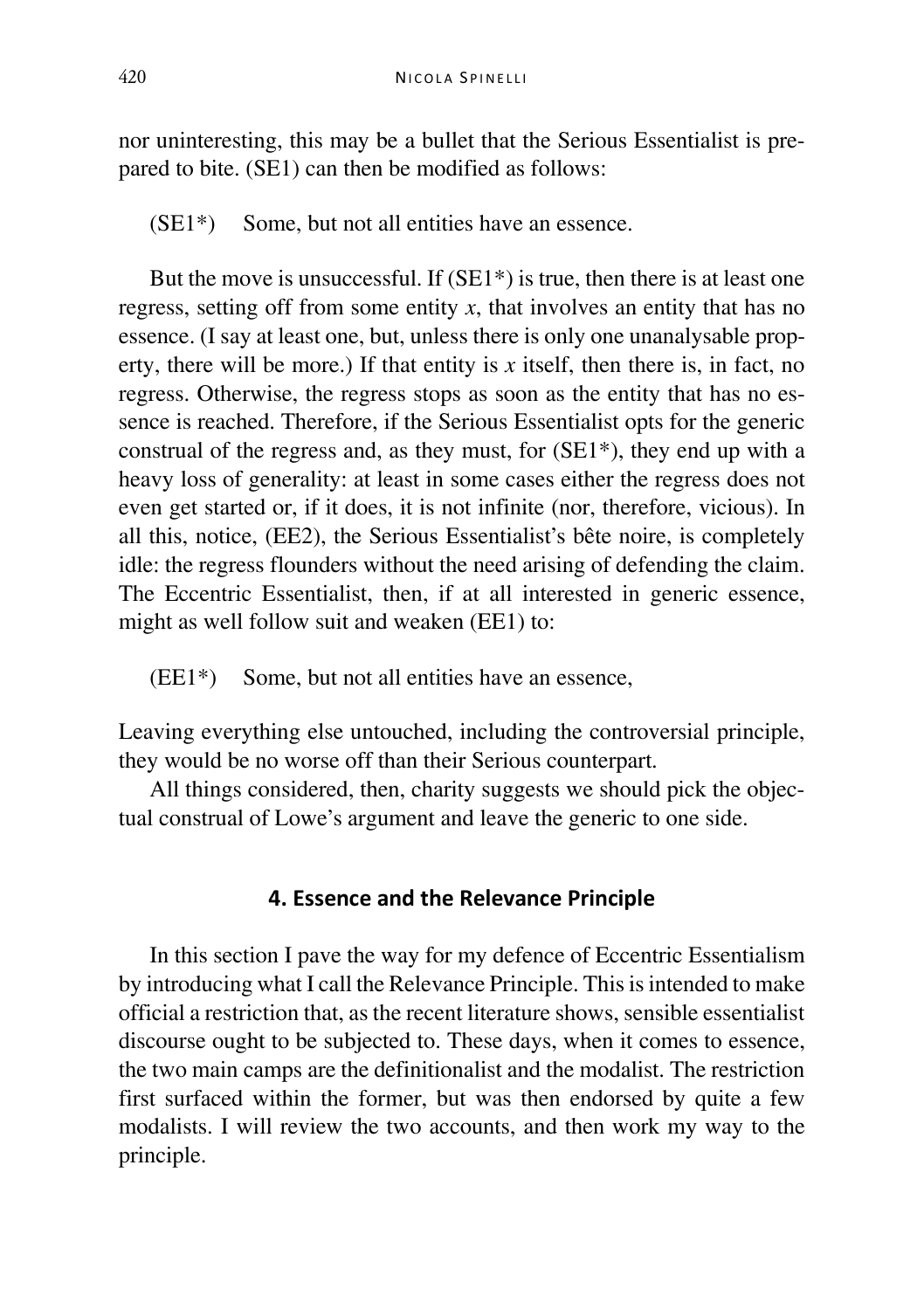The essence of an entity is what the entity is. The modal account of that notion has it that an entity *x* is essentially  $F$  (where  $F$  is a property) if, necessarily, if *x* exists, it has *F*. In an article, Fine (1994a) levelled a number of charges against the view. While I cannot hope to do justice to them, let alone expound them comprehensively, it is possible to get a feel for the overall case from the following.[3](#page-11-0) If the essence of an entity is supposed to be what the entity is, to endorse the modal account of essence is to believe that an essentialist truth about an entity—a truth that spells out what the entity is—is just a (*de re*) necessary truth about it. But, intuitively, not every (*de re*) necessary truth about an entity spells out its essence: some are simply not informative as to what the entity is. For example, Socrates is necessarily distinct from the Eiffel Tower if he exists, and necessarily belongs to singleton Socrates (i.e., to the set whose sole member is Socrates). He is also such that if the 2008 financial crisis was the result of a global conspiracy, then the 2008 financial crisis was the result of a global conspiracy. Yet it seems that none of the following exchanges would make a sensible discussion of essence:

- What is Socrates?
- He is distinct from the Eiffel Tower.
- What is Socrates?
- He belongs to singleton Socrates.
- What is Socrates?
- He is such that if the 2008 financial crisis was the result of a global conspiracy, then the 2008 financial crisis was the result of a global conspiracy.

Whatever Socrates's essence is, being distinct from the tower, belonging to the set, or the 2008 disaster cannot be part of it. And that is because, by all appearances, they have nothing to do with what Socrates is.

<span id="page-11-0"></span>Hale (1996) and (2013), Lowe (2008) and Mulligan (2004) all offer additional arguments against the modal account. All of them (except perhaps Hale 1996) also share Fine's specific worries.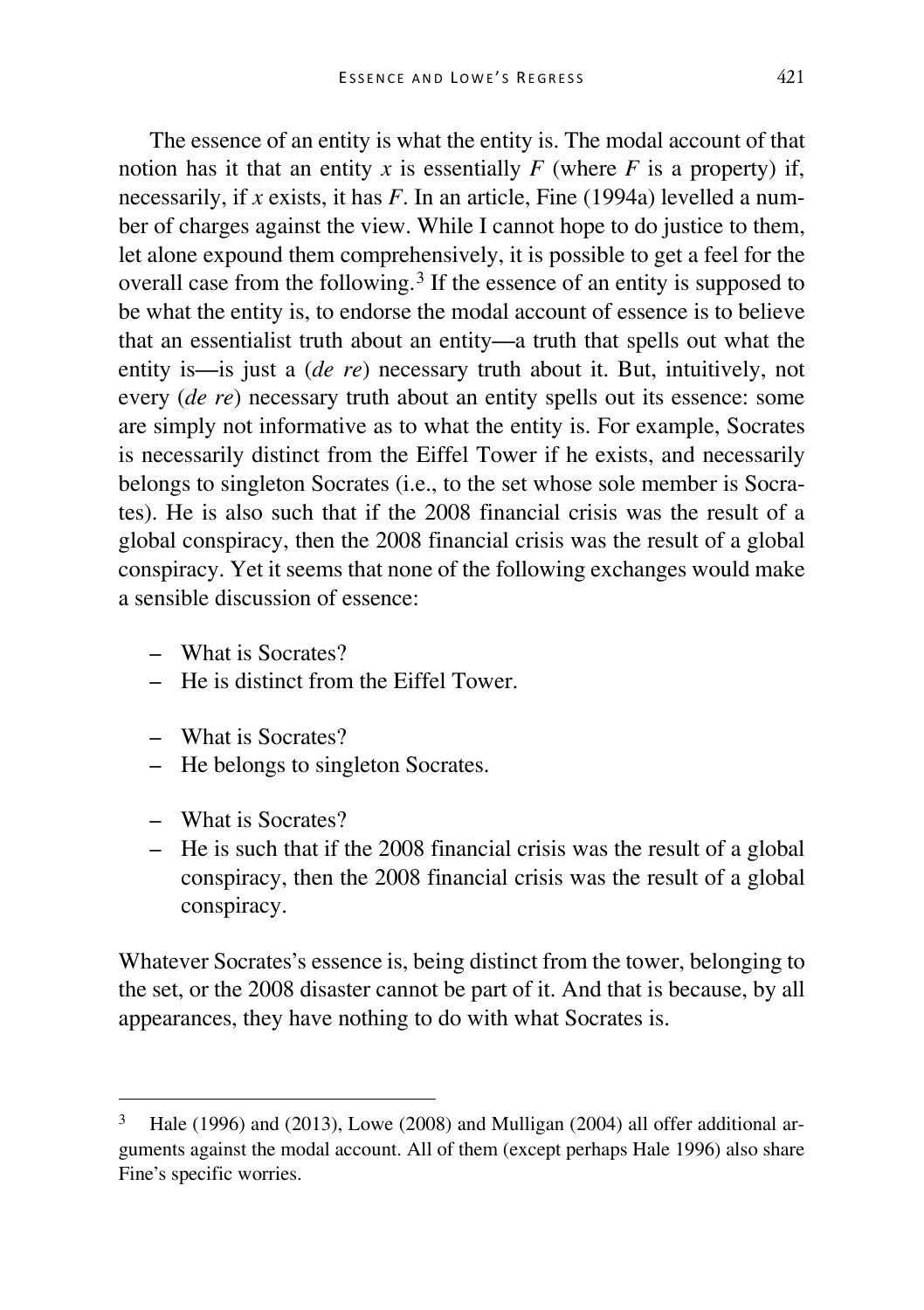As I have said, the modal account faces yet other difficulties, more or less proximate to the foregoing, on which I cannot expand. The upshot, however, is that necessity, though it may well be a necessary condition for essentiality, is not a sufficient one. Hence, the modal account, or at least the unqualified version of it that the definitionalists criticise, should go. The suggestion is that we should instead think of the essence of *x* simply as *what x is*, and take this as a primitive notion to be understood on the model of real definition.

The definitionalist case against modalism turns on the idea that *relevance*, beside perhaps necessity, is a necessary condition for essentiality. This is never argued for by definitionalists, and is rather left to intuitions. It has, as one might say, the value of a principle:

**Relevance Principle**: Whatever belongs to the essence of an entity has to be *relevant* to the question as to what the entity is.

The modal account fails, so the definitionalist argues, because necessity (or modality in general) is insensitive to relevance. Now, there is more than one way to cash out relevance, of course, and some will be more welcome to the metaphysician than others. Fine talks of necessity being too coarsegrained to capture essence—and perhaps the concept of *grain*, being less compromised with pragmatics and information structure theory, has more metaphysical appeal than that of relevance. Be that as it may, what the definitionalist arguments make clear is that, if a statement of essence is an answer to the question, 'What is…?', anything that has little or nothing to do with the latter cannot be part of the former.

Several modalists have tried to resist the definitionalist's charges. Yet, interestingly, most of them defend the modal account by qualifying it in a number of ways—all of which are meant to, among other things, accommodate relevance (or fine-grainedness, or some form or other of havingto-do) by making modality sensitive to it. It is the case of, among others, Della Rocca (1996), Gorman (2005), Zalta (2006), Correia (2007), Wildman (2013).

The Relevance Principle is paramount to my defence of Eccentric Essentialism against Lowe's regress. It is therefore welcome both that Lowe, a definitionalist (2008, 2012), accepts it, and that the principle, or some version of it, is in fact endorsed by several modalists. It allows me to remain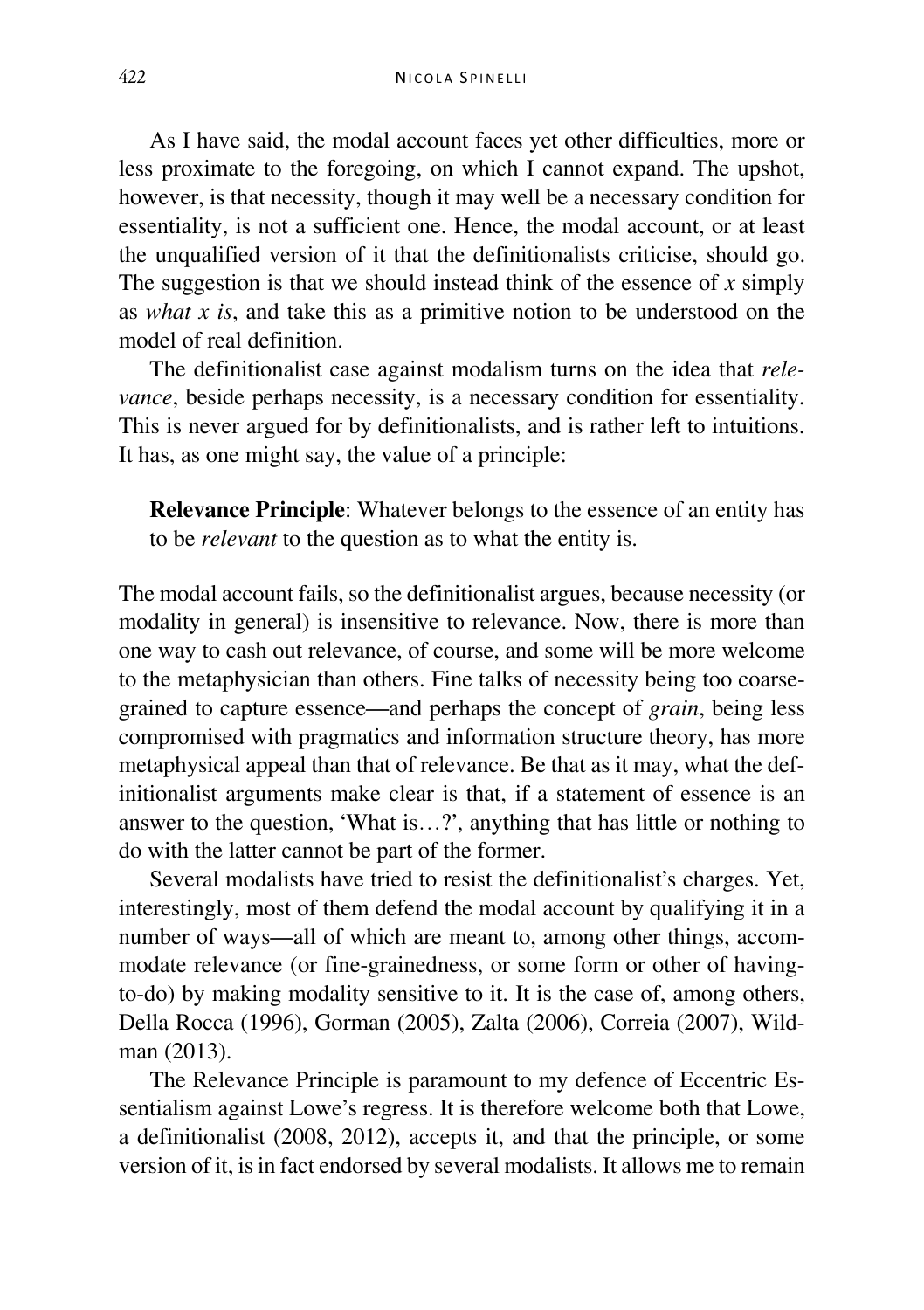agnostic as to which notion of essence I work with in this paper: *prima facie*, any will do—providing it satisfies the principle.

### **6. The defence**

Here is an interesting point from Fine (1994b). It is in the essence of Socrates that he is a man; it is in the essence of the property of being a man that it is a property; is it then in the essence of Socrates that his essence is a property? Or: it is in the essence of singleton Socrates that it contains Socrates as its sole member; it is in the essence of Socrates that he is a man; is it then in the essence of singleton Socrates that its sole member is a man? Fine suggests we should answer these questions in the negative, and I think he is right. To state the essence of Socrates is to answer the question, 'What is Socrates?' But there seems to be a difference between the bearing that being a man on the one hand, and having a property as (part of) his essence on the other, have with respect to the question as to what Socrates is. To answer the question, 'What is Socrates?' by saying that he is a man is acceptable; to answer it by saying that he is something whose essence is a property is intuitively infelicitous. It also seems to me that purveyors of qualified modalism should agree (it will then be a question of cashing out the distinction in modal terms).

We should, then, Fine suggests, distinguish between *mediate* and *immediate* essence. Briefly put, the immediate essence of an entity *x* only includes what has a direct bearing on the question as to what *x* is. The immediate essence of any entity in the immediate essence of *x*, on the other hand, which has only an indirect bearing on what *x* is, is only in its mediate essence. Mediate essence, Fine points out, is subject to chaining: if the immediate essence of the immediate essence of *a* is in the mediate essence of *x*, so is the immediate essence of the immediate essence of the immediate essence of *x*—and so on. More about this in a minute. Immediate essence, however, is not subject to chaining: everything that is directly relevant to what *x* is, is already in it, and nothing else is (Fine 1994b, 1995).

This leads me to my first objection to Lowe's argument. If we buy the Finean distinction, and I think we should, then there is a sense of essence with respect to which the notion that the essence  $E(x)$  of x is an entity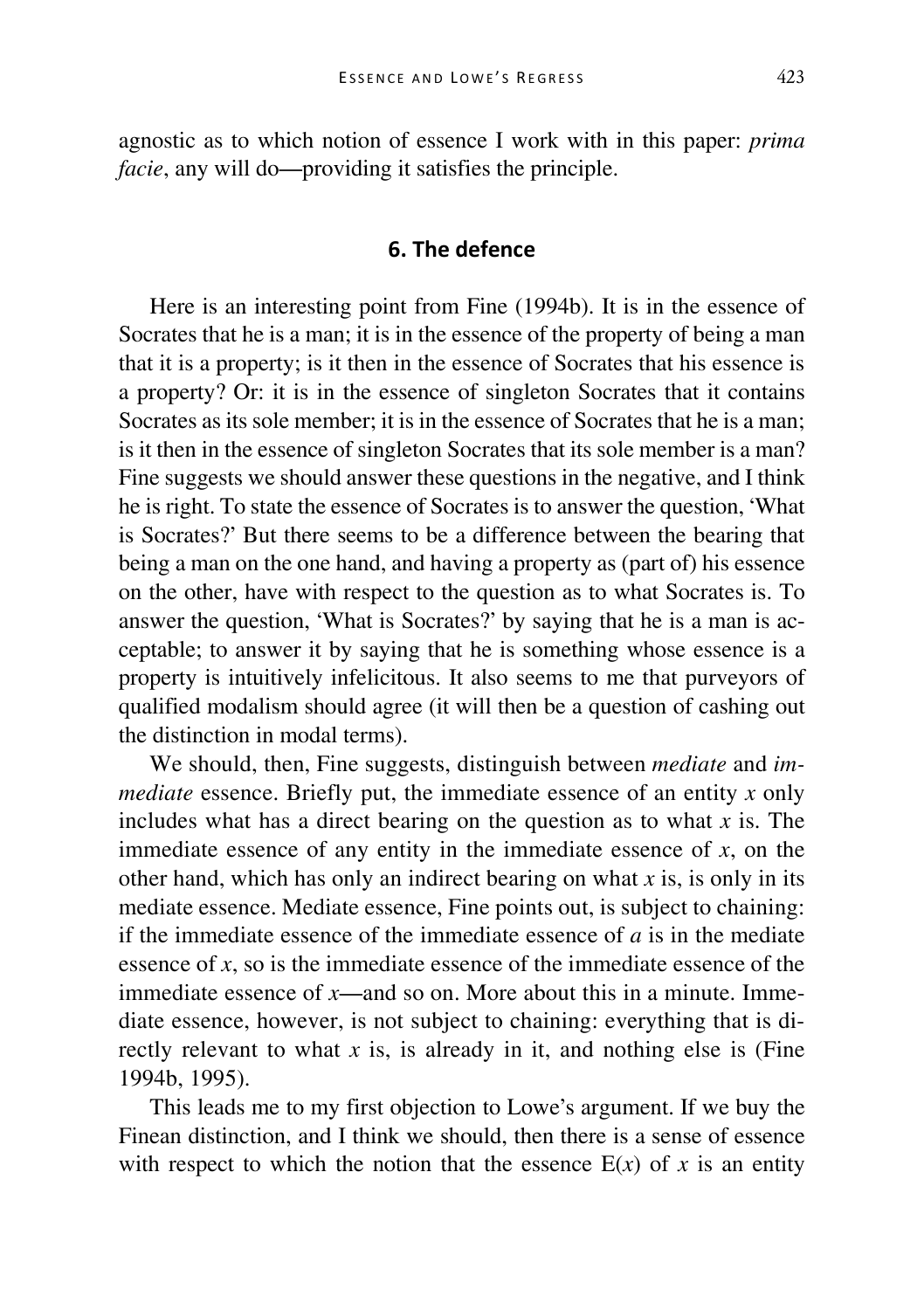distinct from *x*, and has its own essence, does not involve any vicious regress: immediate essence.

The problem from which the regress supposedly starts is saying what *x* is. In order to solve the problem, we appeal to a further entity, the essence of *x*. If, however, by 'essence' here we mean 'immediate essence', then no regress sets off: because what  $E(x)$  is, the immediate essence of x and an entity in its own right, is, has no direct relevance to what *x* itself is. Think again about Socrates, the property of being human, and the property of being a property. Therefore, although  $E(x)$ , the immediate essence of *x*, is itself an entity and thus has its own essence  $E(E(x))$ , the latter is not required in order to specify what *x* is: only  $E(x)$  is. In other words, *x*'s being immediately essentially  $E(x)$  is not founded on  $E(x)$ 's being (immediately) essentially  $E(x)$ —just as Socrates's being immediately essentially human is not founded on the property of being human's being (immediately) essentially a property: because, again, what the property of being human is, is not directly relevant to what Socrates is. If that is so, then our problem saying what *x* is—is solved right at the outset.

This is not to deny that if  $E(x)$  were not what it is, then x would not be what it is either—so that there is a transitive dependence of *x* on each  $E(...)$ in the sequence. But that dependence is a modal fact. By the Relevance Principle, that does not make it an essentialist fact. Instead, the test for essentiality is relevance. And the test for immediate essentiality is direct relevance. And it seems that what  $E(x)$  is, i.e.,  $E(E(x))$ , just *isn't* directly relevant to what *x* is—even though, in the absence of  $E(E(x))$ , and of all the E(…) behind it, and if they were not what they are, *x* would not be what it is. The reason, then, why Lowe thinks that step *i* of the sequence is founded on step  $i+1$  is disconnected from the question as to what *x* is: for what  $E(x)$ is, and what would happen if it weren't what it is, and so forth, is not directly relevant to that question. If the issue is immediate essence, those modal facts, sacrosanct as they may be, are immaterial.

At this point the Serious Essentialist might say: this is all very well, but there still is a sense of essence which *is* subject to Lowe's regress, namely, mediate essence. Because even if it is only E(*x*) that is *directly* relevant to what *x* is, all the other terms of the sequence are still *indirectly* relevant, and therefore in *x*'s mediate essence. So that, at the very least, the solution to the problem of saying what *x* is in the mediate sense is indeed beyond reach.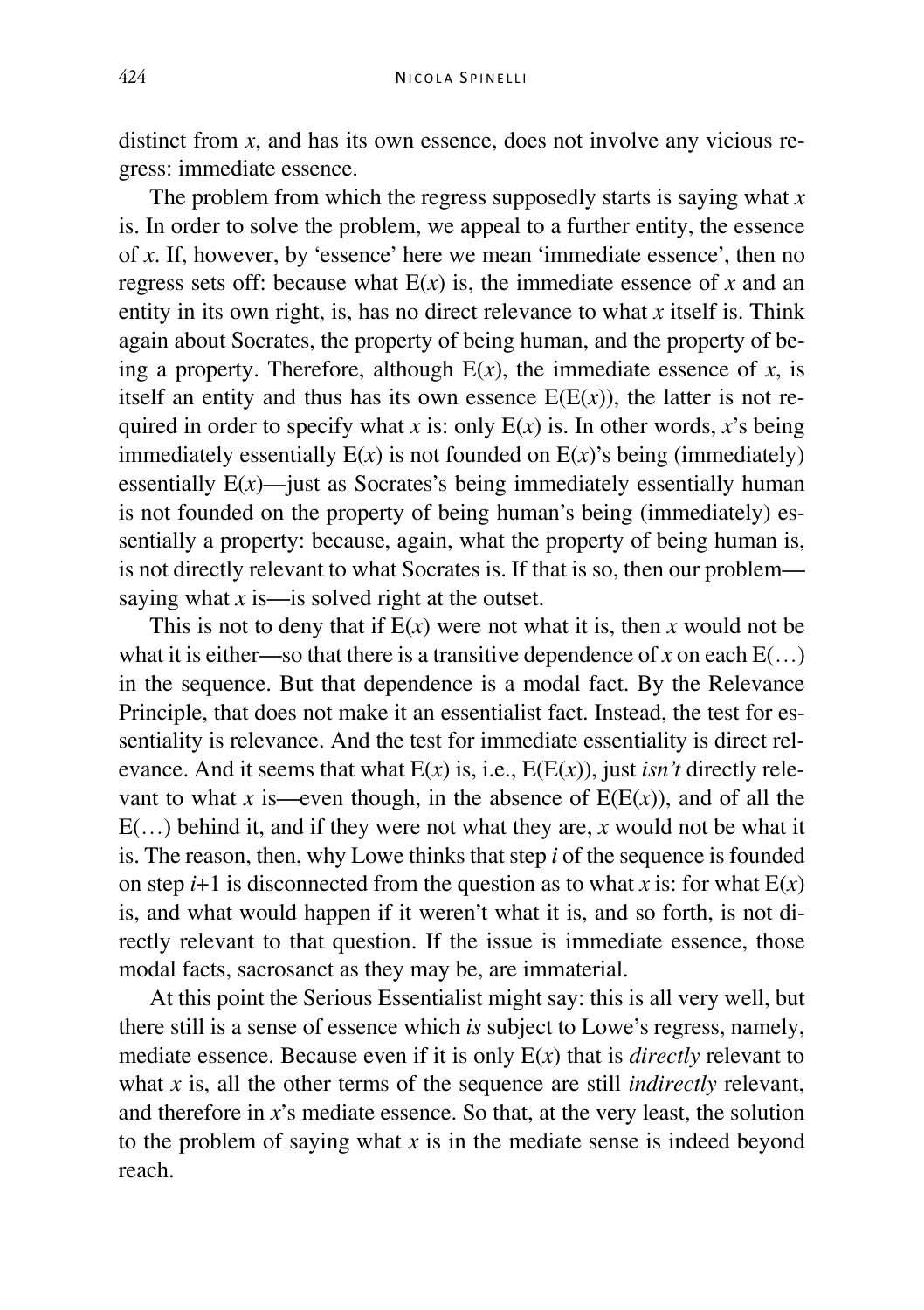There is, however, a case against this. The mediate essence of *x* does indeed involve an infinite chain of essences. However, recall Section 2, the infinite chain is also a vicious regress only if the completion of each step *i* is grounded on step *i*+1 being first completed. In other words, the chain is a vicious regress only if the fact that, e.g.,  $E(E(E(x)))$  is in the mediate essence of *x* is what the fact that  $E(E(x))$  is the mediate essence of *x* is founded on. But, it seems to me, that is not so. Take  $E(E(x))$ . It is in the mediate essence of *x not* because of the relations it has with  $E(E(E(x)))$ , but because  $E(x)$  is the immediate essence of *x* and  $E(E(x))$  is itself the immediate essence of  $E(x)$ . In other words, what makes  $E(E(x))$  indirectly relevant to what *x* is, and thus what makes it true that  $E(E(x))$  is in the mediate essence of *x*, is not the fact that  $E(E(x))$  stands in some relation (immediate essentiality) with  $E(E(E(x)))$ , but the fact that *x* is immediately essentially  $E(x)$ and  $E(x)$  is immediately essentially  $E(E(x))$ . This, note, despite the fact that if  $E(E(x))$  did not stand in the relevant relation (immediate essentiality) with  $E(E(E(x)))$  it would not be in a position to be the immediate essence of  $E(x)$ . In general, it is step *i* and those preceding it that ground step  $i+1$ , not the other way round. The essentialist chaining starts from *x* and proceeds, immediate essence after immediate essence, 'what it is' after 'what it is', direct relevance after direct relevance, through the E(…)—it does not go throughout the  $E(...)$  to *x*, which would indeed make it impossible for *x* to be reached (because there are infinitely many  $E(...)$ ). But then there is no vicious infinite regress as far as mediate essence is concerned: only an innocuous infinite chain.

A final remark on the existential alternative mentioned at the end of Section 2. Recall (EE4): essence precedes existence. That is, an arbitrary thing *x*, in order to exist, has to have an essence which, moreover, must be internally consistent and compatible with the essence of other things. But, by (EE2), essences are entities. Hence, for the essence of  $x$  to exist it too must have an essence, in turn internally consistent and compatible with the essence of other things. And so on. But then it looks like we have a new regress. The initial problem to solve is not saying what *x* is, but that *x* exists. And since solving it requires solving infinitely many problems of the same sort type (one for each of the essences involved), the essentialist solution fails. This is why we have a regress, and a vicious one. The reason why it is a new regress is that essences are needed not so much because they determine what entities are, but because, by doing so (and under certain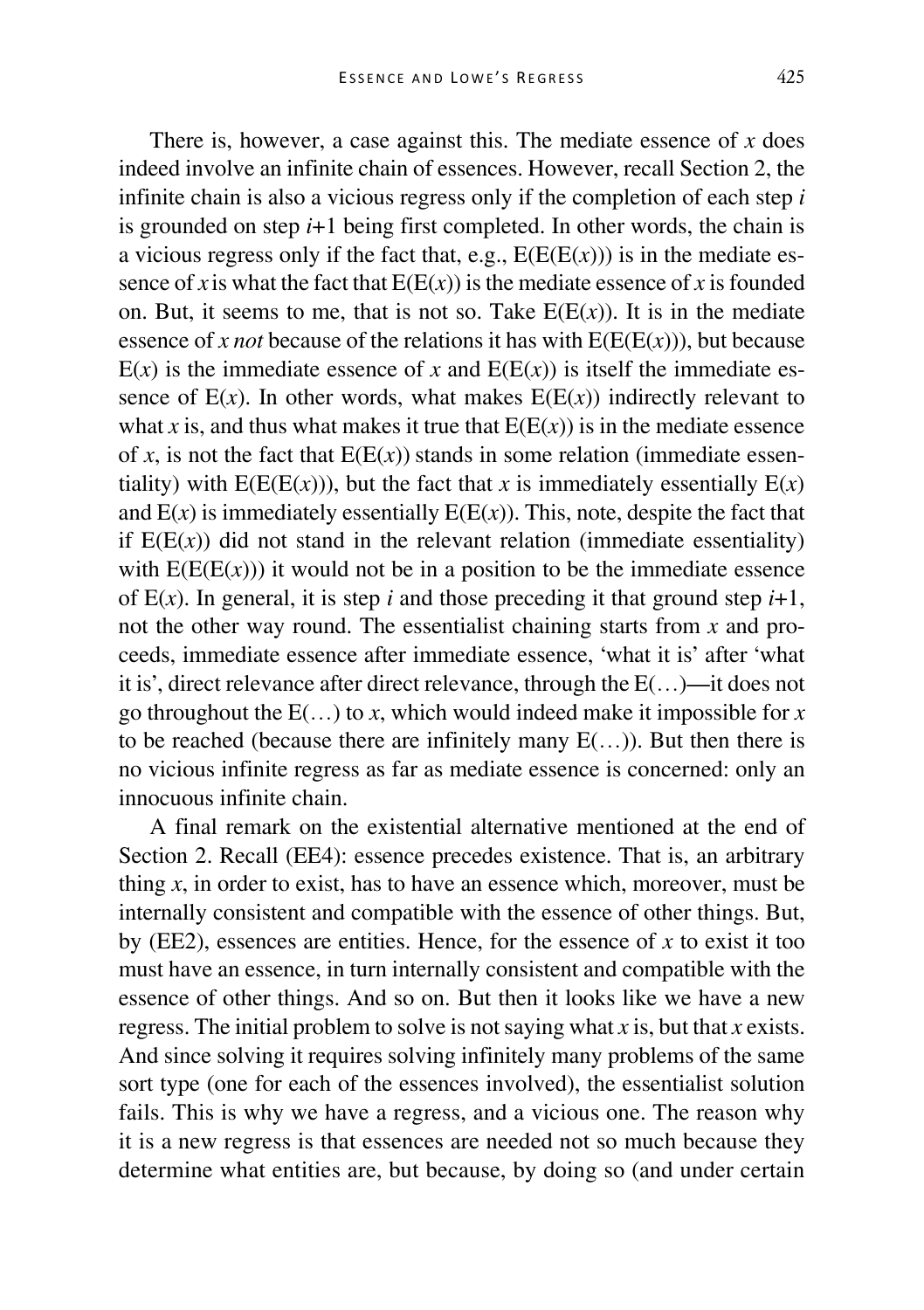conditions), they allow them to exist. The 'what' (*quid*) contribution of essences, so to speak, is bypassed, and it is only important in that it makes the 'that' (*quod*) contribution possible. So, in the existential alternative, every essentialist step (recall the arrows in the Section 2 diagram) is founded on the next *not* because of what entities and essences are, but because, whatever they may be, the existence of each of them requires the existence of its essence. Here is how to cash out this foundedness modally: 'If … did not exist, it would not be the essence of \_\_\_, and therefore \_\_\_ would not exist'. For example, if E(*x*) did not exist, it would not be the essence of *x*, and therefore *x* would not exist.

My defence has no bite, here. For, if successful, it only shows: 1) that essences beyond  $E(x)$  are not immediately essential to  $x$ ; 2) that, even though they are mediately essential to  $x$ , that is because of the preceding, not the following, essentialist steps. But the new difficulty, as far as *x* is concerned, is purely existential and, as such, is not touched by issues of relevance. The reason why the existence of *x* requires the existence of infinitely many essences is not that these are all somehow essential *to x* which is the notion the Relevance Principle is meant to undermine. It is, rather, that each essence in the sequence must exist and therefore, by (EE4), requires *its own* essence. Essentialist steps are here, from the *quidditas* point of view, independent of one another: it is only existence that is transmitted through the chain.

It thus looks like (EE2), although it does not indefinitely postpone essence, does, with a little help from (EE4), indefinitely postpone existence. Yet, I think, appearances deceive. The main reason is that, recall, we are dealing here with objectual essence. But incompatibilities between essences are all and only about generic essences. Take the property of being the greatest prime. It is incompatible with the essence of the integers, and that is why there is no greatest prime. But the incompatibility has nothing to do with the objectual essence of the property—which includes items like the property of being a property, the property of being an abstract object, and so on. What does the work is the generic essence of the property of being the greatest prime, which includes the property of being such that any integer greater than the greatest prime will have other divisors than 1 and itself. But then we are back to the problems of the generic regress and, as we have seen, they are problems for the Serious as well as for the Eccentric Essentialist. Moreover, finessing the point, (EE2) can be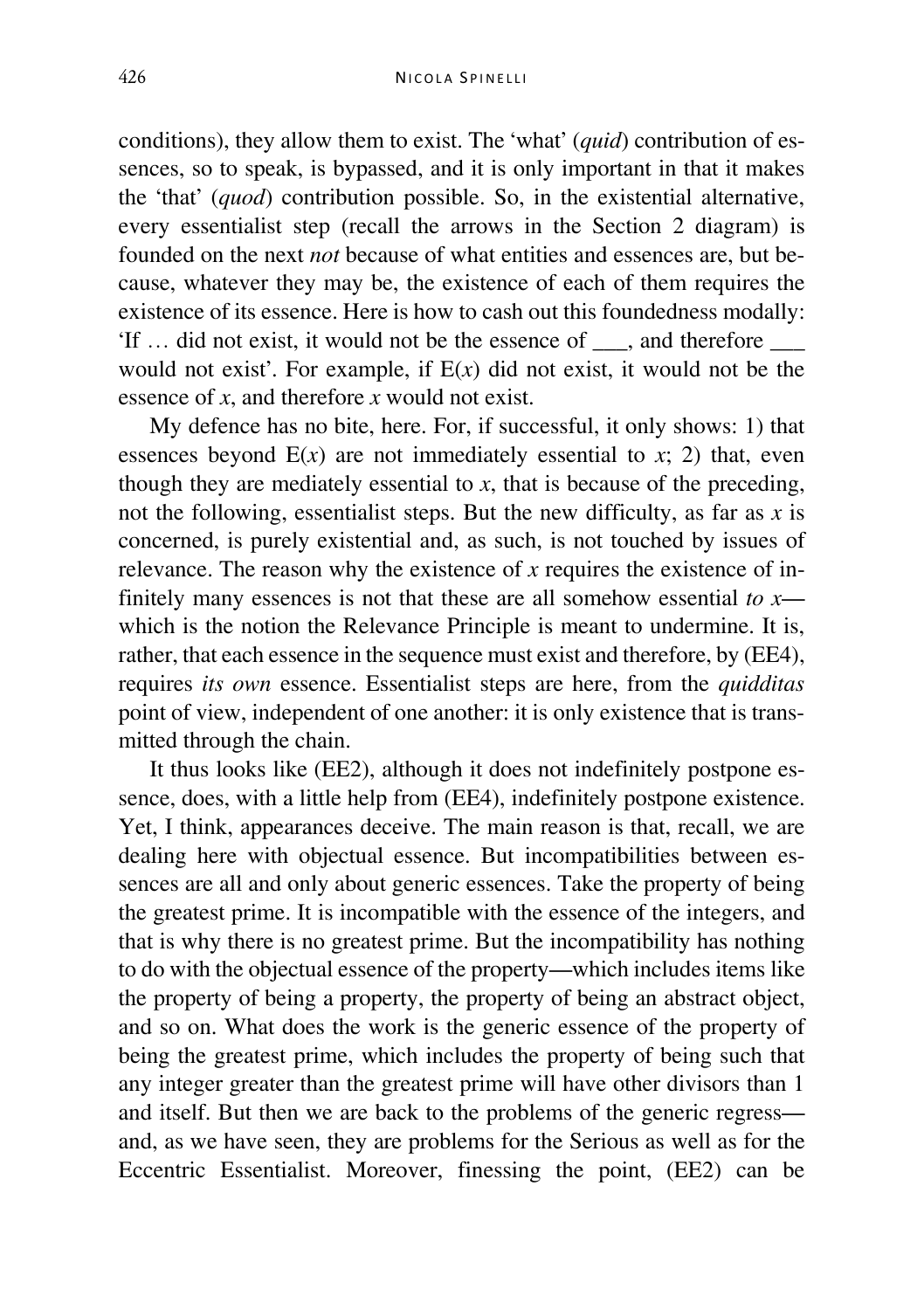amended so that it requires that it is only necessarily existing entities that can be objectual essences. That way, once incompatibilities have been sorted out by generic essence, the existence of objectual essences is guaranteed. The amendment, I conjecture, is not foreign to the spirit of Eccentric Essentialism: someone so keen on seeing essences as entities—such as properties and so on—would probably not refrain from seeing properties as necessarily existents.

If all of this is correct, then Lowe's regress is not a good reason to discard Eccentric Essentialism. True, the epistemological side of Lowe's argument still needs addressing (though it looks like the distinction between mediate and immediate essence could go some way towards doing so). My aim here, however, was never to secure the view against all of its difficulties, but only to show that Lowe's regress is not among them.

#### Acknowledgements

I am grateful to my audiences at Warwick's Departmental Graduate Seminar (spring 2014) and the E.J. Lowe Memorial Conference at Durham (summer 2014). I am especially grateful to Tom Crowther, J.C. Espejo Serna, Ivan Ivanov, A.D. Smith, Matt Soteriou, Tuomas Tahko, and two anonymous reviewers. I am indebted to Michi Wallner and his 2016 metaphysics students at Graz University for many helpful comments and ideas. Finally, my heartfelt thanks to Susan Lowe for her kind words and encouragement.

#### References

- CORREIA, F. (2006): (Finean) Essence and (Priorean) Modality. *Dialectica* 61(1), 63- 84.
- DELLA ROCCA, M. (1996): Essentialists and Essentialism. *Canadian Journal of Philosophy* 43, 248-266.
- FINE, K. (1994a): Essence and Modality. *Philosophical Perspectives* 8, 1-16.
- FINE, K. (1994b): Senses of Essence. In: Sinnott-Armstrong, W. et al. (eds.): *Modality, Morality and Belief. Essays in Honor of Ruth Barcan Marcus.* Cambridge: Cambridge University Press.
- FINE, K. (1995): Ontological Dependence. *Proceedings of the Aristotelian Society* 95, 269-290.